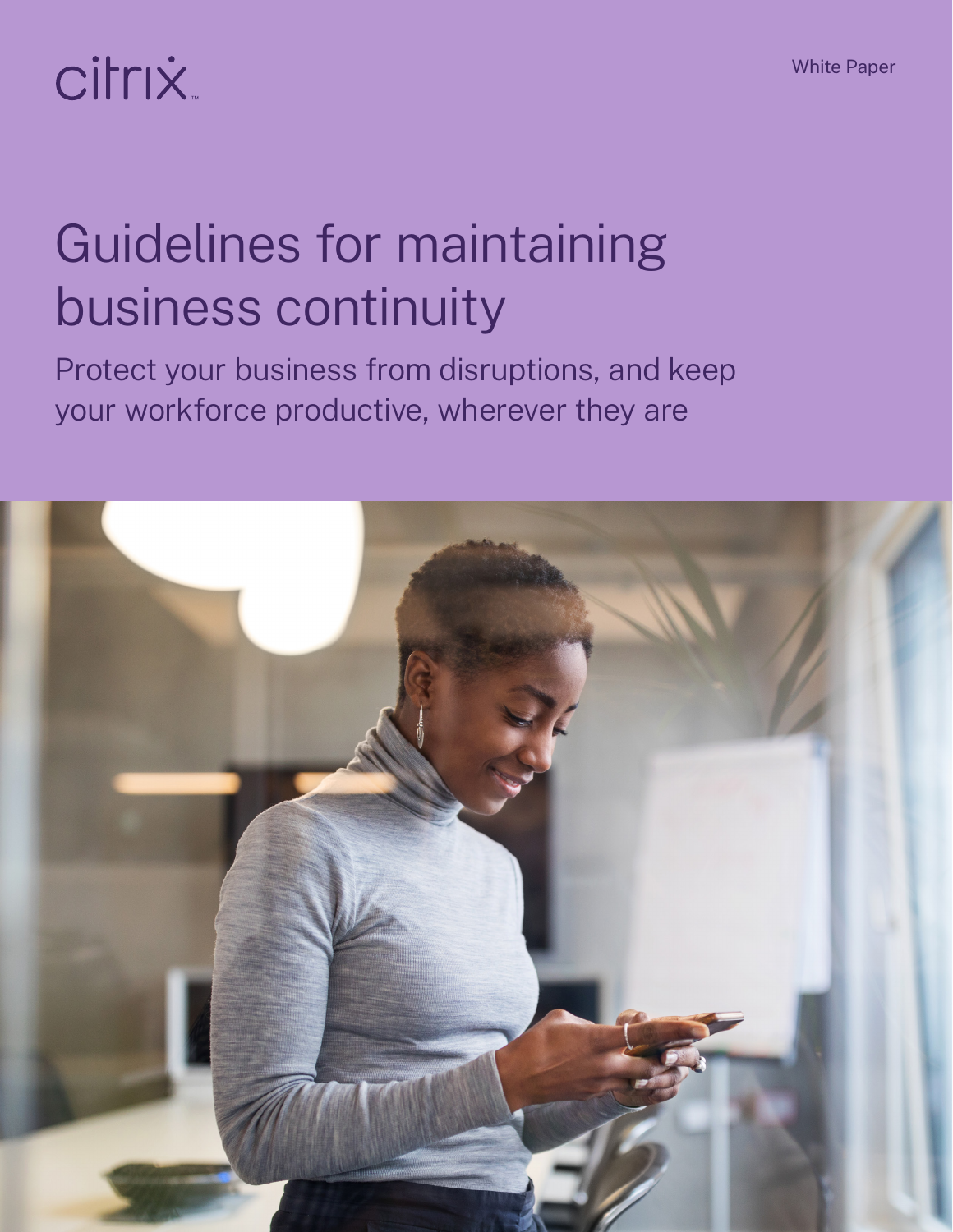This white paper presents a complete approach to keep people productive during planned or unplanned disruptions. It includes best practices for a complete business continuity strategy, as well as Citrix technologies to provide secure access to apps and data on any device, over any network or cloud. By ensuring seamless operations no matter what happens, Citrix Workspace solutions help protect your business from consequences such as financial losses, damaged reputation, weakened customer and partner relationships, and lost productivity.

Every organization faces the possibility of major and minor disruptions of all kinds—from planned events like IT maintenance and office relocations, to looming emergencies like hurricanes, snow storms and epidemics, to unplanned events that strike completely without warning, such as earthquakes, tornadoes, terrorism and fires. Even relatively small incidents—like a water or power outage, commute delays, and the seasonal flu—can have a major impact.

While business continuity planning has traditionally focused on planning failover and high availability of mission-critical business systems, this is only part of the picture. To keep the business up and running, organizations must take a more comprehensive approach encompassing both organizational measures and technologies to minimize disruption, maintain security, and support uninterrupted productivity for users and teams. Best practices for a complete business continuity strategy should address business continuity team structure, business continuity planning, disaster recovery and business continuity testing, crisis

communications, and employee safety and awareness programs.

By providing users with the experience they need, a secure digital workspace can grant seamless access to business apps and data on any device, over any network, hosted on premises or in a public cloud. Contextual awareness allows just the right balance of security and flexibility for their current situation, without compromising corporate resources. Analytics and insights help IT maintain security, compliance, and threat protection wherever and however people work.

## The importance of business continuity—and the challenges it poses

Whether planned or unplanned, business disruptions that aren't managed effectively come at a high cost. Lost revenue, missed sales opportunities, and broken service level agreements can have a devastating financial impact. Disrupted partner relationships and supply chains can delay time-to-market, derail important initiatives, and weaken competitive advantage. An inadequate response can harm the company's public image, as well as the confidence of its customers and investors. Following the disruption, people can find it difficult to regain full productivity due to lost data, interrupted work in progress, and lost collaborative cohesion with teammates and management—not to mention the personal impact the event may have had on them.

**"The safety and security of our students, staff and community members are paramount. To enable our staff to deliver high-quality education that the University of Sydney is known for, we need to lean on technology that allows us to facilitate the sharing and consumption of knowledge in ways that are safe and secure."**

**– Jordan Catling, Associate Director, Client Technology ICT, University of Sydney**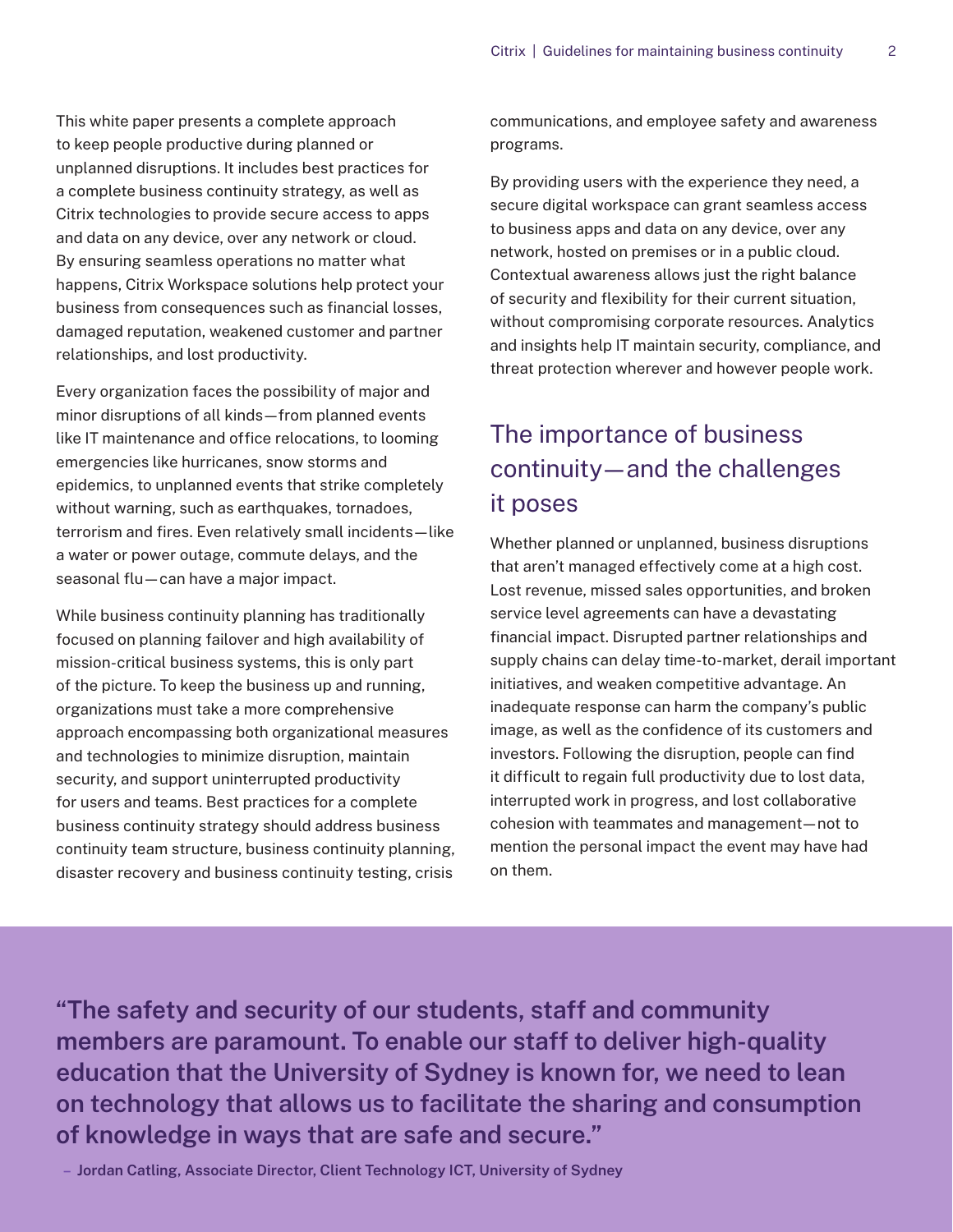For IT, recovering from a business disruption can be a complex and time consuming process, including tasks such as:

- Bringing the systems back online and restoring any lost data
- Replacing lost or inaccessible devices and ensuring that each can run the user's required software
- Provisioning and configuring applications
- Designing new ways of working and communicating them to users, from alternate network access methods to workarounds for applications which can no longer be accessed
- Accomplishing all of these tasks in the middle of an emergency

An effective business continuity plan greatly simplifies and accelerates this process, helping IT restore and maintain service to the organization while getting people back to work as quickly as possible. In events with some advance warning, like a planned office move or anticipated weather emergency, the organization can even prevent their work from being interrupted in the first place.

## A global approach for your business continuity strategy

Although each emergency is unique and many decisions will have to be made on the fly, a business continuity plan provides a framework and preparation to guide these decisions, as well as a clear indication of who will make them. Successful business continuity programs require executives to play an active role in both developing the plan and ensuring buy-in from the rest of company leadership. With this support, security and IT teams can lead the development of a comprehensive business continuity strategy that encompasses all of the following essential elements.

#### Team structure

One of the top considerations for a business continuity plan is the development of a clear decision-making hierarchy. In an emergency, people shouldn't have to wonder who has the responsibility or authority to make a given decision.

The organization should be able to address all business continuity tasks in every location in which it operates both to respond to local events and to coordinate the

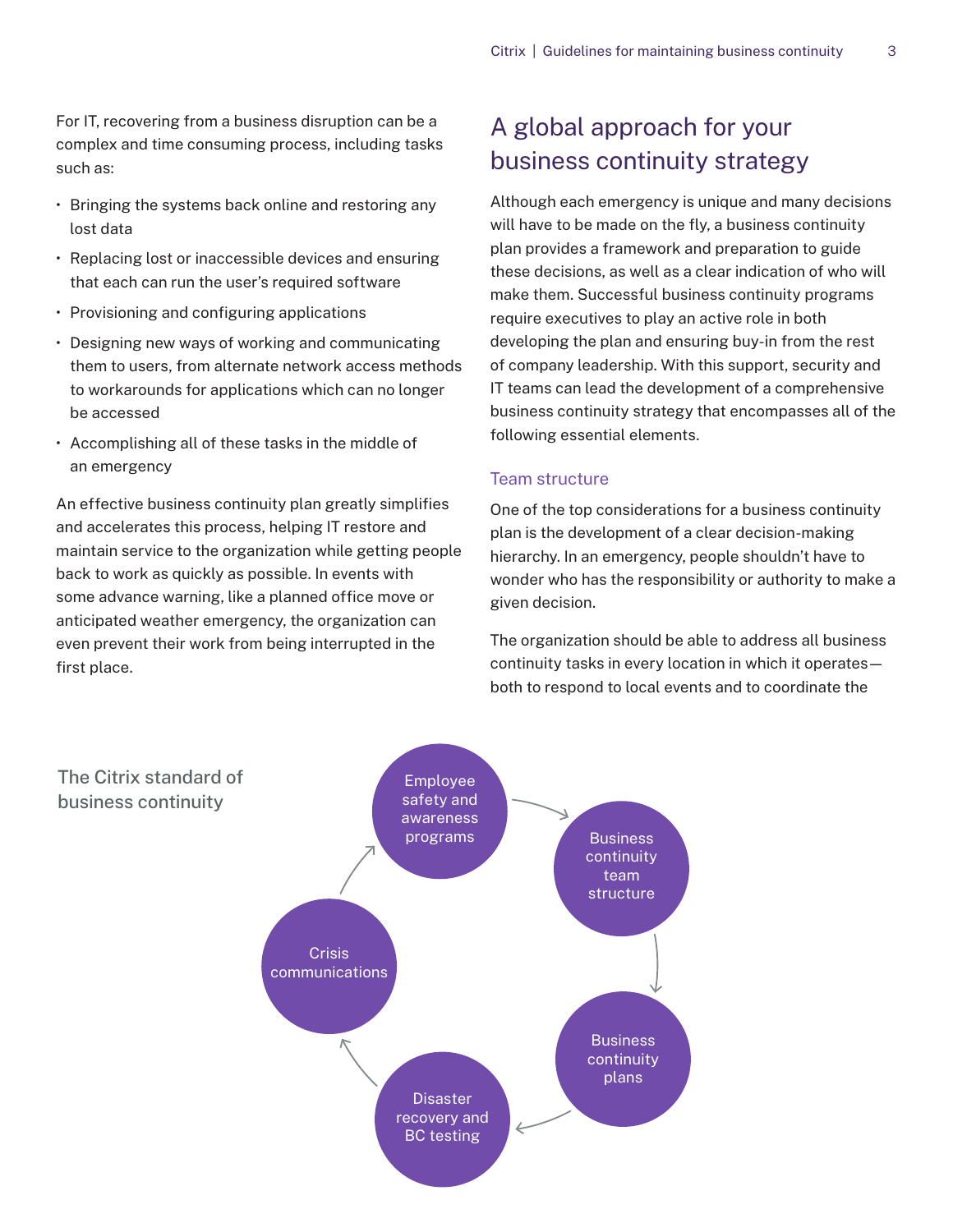organization-wide response for local as well as broaderbased emergencies. Key members of the business continuity team must remain involved in planning and testing throughout the year to ensure that the plan is effective and up to date, and to build the familiarity needed to perform under the pressure of an actual emergency.

At Citrix, a core business continuity team for each region includes executive leaders, IT, facilities, and real estate, as well as physical security, communications, human resources, finance, and other service departments. Individual teams are dedicated to:

- **Emergency response**—Leads business continuity planning efforts; makes final recommendations to the executive management committee; provides overall direction for preparation, response, and recovery
- **Communications**—Provides communication to all parties, including employees, vendors, public service agencies, and customers
- **Campus response**—Prepares property and equipment for the impending disaster event; performs post-event assessment of damage and its impact on continuing operations; assists with insurance claims; secures buildings and grounds
- **Business readiness**—Acts as a liaison with individual business unit teams; makes arrangements to implement disaster business operations for each unit; provides tactical response and business direction

Each of these teams reports into the Citrix executive management committee.

#### Business continuity planning

At a high level, a business continuity plan should identify potential business disruptions that can affect any of an organization's locations—including power outages, epidemics, pandemics, and fires—as well as those that are specific to individual locations, such as earthquakes and tsunamis in a seismically active region, or civil unrest in politically unstable areas. Planning extends throughout the supply chain as well, including reviewing the business continuity strategies for key vendors, identifying potential risks of operational outages, and evaluating alternatives. To keep the number of scenarios

manageable, planning should be based on worst-case scenarios, rather than multiple graduated versions of each incident.

It won't always be possible to maintain normal operations in an emergency situation. To mitigate the impact of reduced capacity, the team should identify which operations are most essential, who will perform them, and how work will be redirected if necessary.

At Citrix, this is handled by a team of business unit owners with a business continuity analyst. This group works together to rank the criticality of various business processes in terms of revenue, customer-facing and brand image concerns, regulatory implications, and other business considerations. Next, the group maps dependencies onto these processes in terms of the applications, people, facilities, and equipment required to support them. Based on this analysis, the group can identify recovery strategies and costs around continuing each process. For IT, this data provides a framework for making sure that critical applications will be available to the business within an established recovery time objective (RTO) and recovery point objective (RPO).

#### **Testing**

A business continuity plan is only as good as you keep it. Without an ongoing focus on preparedness, an organization can find that when emergency strikes, its plan is no longer relevant to its business or operations causing it to grapple with an ad hoc response made worse by a false sense of security.

Best practices call for annual updates of a business continuity plan to reflect changes in the criticality and dependency of applications, business priorities, risk management, business locations, operations, and other considerations. At Citrix, business continuity personnel track and note such changes throughout the year to supplement this annual review. Full emergency simulations should be conducted at least once a year as well.

These guidelines, along with an annual review of all plans and crisis communication testing, should be considered the minimum baseline. Citrix performs quarterly business continuity and recoverability testing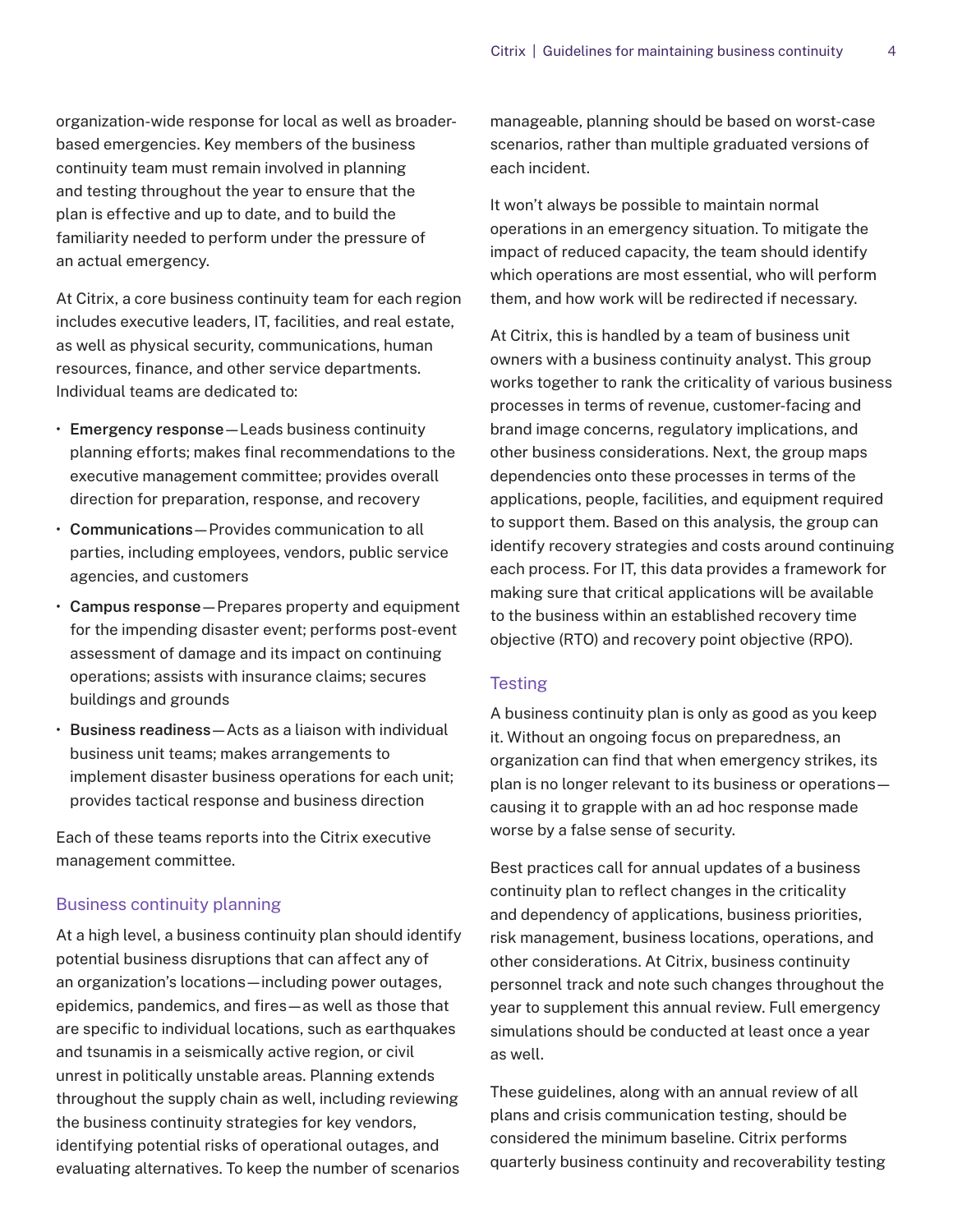for all mission-critical applications. Tabletop exercises introduce new twists to ensure the flexibility of the plans in place and give team members experience responding to the unexpected.

#### Crisis communications

A formal crisis communications program can make the difference between panic and smooth emergency response. The plan should identify all the stakeholders for emergency communications, including employees, contractors, clients, vendors, media, and executive management. The organization's communications tool kit should include internal and external resources such as telecom, email, public address, intranet, IM, texting, and the company website. The communications team should work to convey a consistent message on the company's behalf via external channels such as press releases, social media updates, and interviews with

spokespeople. Sample emergency messages can be drafted in advance, tailored to specific audiences and modes of communication; these can be updated quickly during an actual emergency to reflect current conditions.

#### Employee safety

Keeping people safe should be the top priority in any emergency response. There are many ways to develop an employee safety program. Local agencies such as the Red Cross, fire department, and police department—as well as federal entities such as the FEMA Community Emergency Response Teams (CERT) in the United States—can provide training and guidance for your program. Tabletop exercises can help you develop and refine the right procedures to fit your workforce, facilities, and locations.

| <b>Business continuity planning checklist</b> |  |
|-----------------------------------------------|--|
|-----------------------------------------------|--|

| <b>Business continuity</b><br>team structure      | • Secure executive buy-in<br>• Form core business continuity team                                                                                                                                                                                                                                                                                                       |
|---------------------------------------------------|-------------------------------------------------------------------------------------------------------------------------------------------------------------------------------------------------------------------------------------------------------------------------------------------------------------------------------------------------------------------------|
| Business continuity planning                      | • Create business analysis team<br>• Develop disaster scenarios<br>• Define decision-making hierarchies<br>• Prioritize recovery per business considerations<br>• Map recovery goals to dependencies<br>• Develop datacenter continuity strategy<br>• Develop workforce continuity strategy<br>• Develop plan for scaling up/out based on the severity of the situation |
| Disaster recovery/<br>business continuity testing | • Update plans regularly<br>• Test recoverability of mission-critical applications<br>• Perform tabletop exercises and walkthroughs                                                                                                                                                                                                                                     |
| <b>Crisis communications</b>                      | • Establish formal crisis communication program<br>· Identify stakeholders for emergency communications<br>· Identify key internal communications channels<br>• Draft sample communications                                                                                                                                                                             |
| Employee safety and<br>awareness programs         | • Develop programs through tabletop exercises and emergency response<br>training by local agencies<br>· Incorporate safety and awareness into new employee orientation<br>• Review and test emergency evacuation procedures                                                                                                                                             |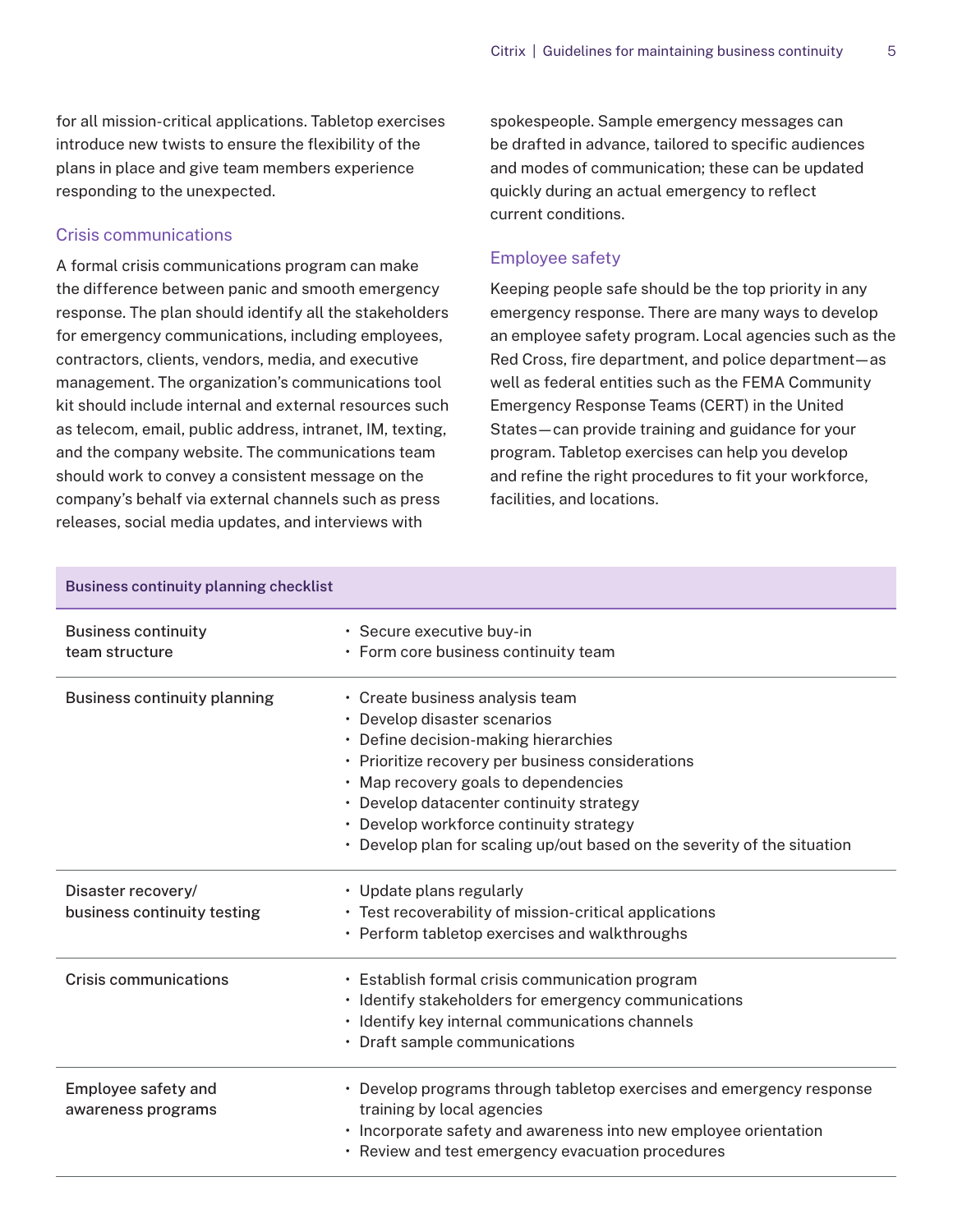Once your program is in place, it should be included in new employee orientation and reviewed regularly with all employees. Emergency evacuation procedures should be reviewed and tested frequently, and employees should know where to find business continuity documentation. During an emergency, pay careful attention to peoples' stress levels and make sure they are allowed ample time to sleep, eat, and relax.

## Workforce continuity: Enabling uninterrupted access to business resources

High-availability infrastructure design between onpremises and cloud can keep IT operations up and running—but what if people have been displaced from their usual workplace, or have lost access to their usual devices or systems? A complete and effective business continuity program has to encompass not only the datacenter but also the workforce. If people can't do their jobs, the business can't function.

While business continuity has traditionally revolved around a designated alternate workplace or recovery unit, organizations increasingly use business mobility tools to enable people to work wherever it's most convenient and effective. People who need to work at the disaster site itself, including business continuity team members, emergency response workers, critical service workers, and others such as insurance adjusters, can be housed in any available structure or mobile unit, without the need for special infrastructure or complex connectivity.

At Citrix, the same secure digital workspace technology lets people connect with apps and data in both routine operations and emergency situations, using any device, network, or cloud. This makes it simple for people to do whatever their priorities dictate—whether to continue working normally, perform new tasks required by the event, or focus on the needs of their families and themselves and then resume work as circumstances allow. Instead of having to get PCs that meet certain specifications, configure them, and provide access to the applications, we are able to shut down an office,

move people to another location, and get them back to work in the same familiar environment quickly. This allows for the exact same user experience. IT doesn't have to worry about imaging dozens or hundreds of machines, then guide people through a long list of changed processes.

This approach yields important benefits, including:

**Efficiency and cost savings**—Making mobility and remote access core elements of business continuity planning lets you increase the value of these investments while eliminating many separate business continuity processes and costs.

**A seamless experience for people**—Because people access and use their resources the same way they always have, with the same secure digital workspace experience in any scenario, there is no need for alternate procedures to be learned or remembered.

**Security and compliance**—During a business continuity event, data and apps are delivered using the same infrastructure as for routine operations, with the same inherent security. Windows applications remain under IT-controlled hybrid cloud infrastructure, where automation and centralized management enhance policy enforcement, regulatory compliance, and antivirus protection. Similarly, users can securely access sensitive business apps and data from any device in any location—while enabling IT to maintain complete control, tracking, reporting, and auditability to aid security and compliance. Data delivered to mobile devices is secured and controlled through mobile device management (MDM), while applications are secured and controlled through mobile application management (MAM). End-to-end encryption provides an additional layer of protection, as people access business apps and data over any network, from any location.

**More practical, lower-risk execution.** Organizations can invoke their business continuity plan with less disruption to users and the business. As a result, the organization is often more willing to take this measure proactively to move people offsite in advance of a hurricane or snowstorm, to have them work at home during an epidemic, or even to evacuate to a different city in the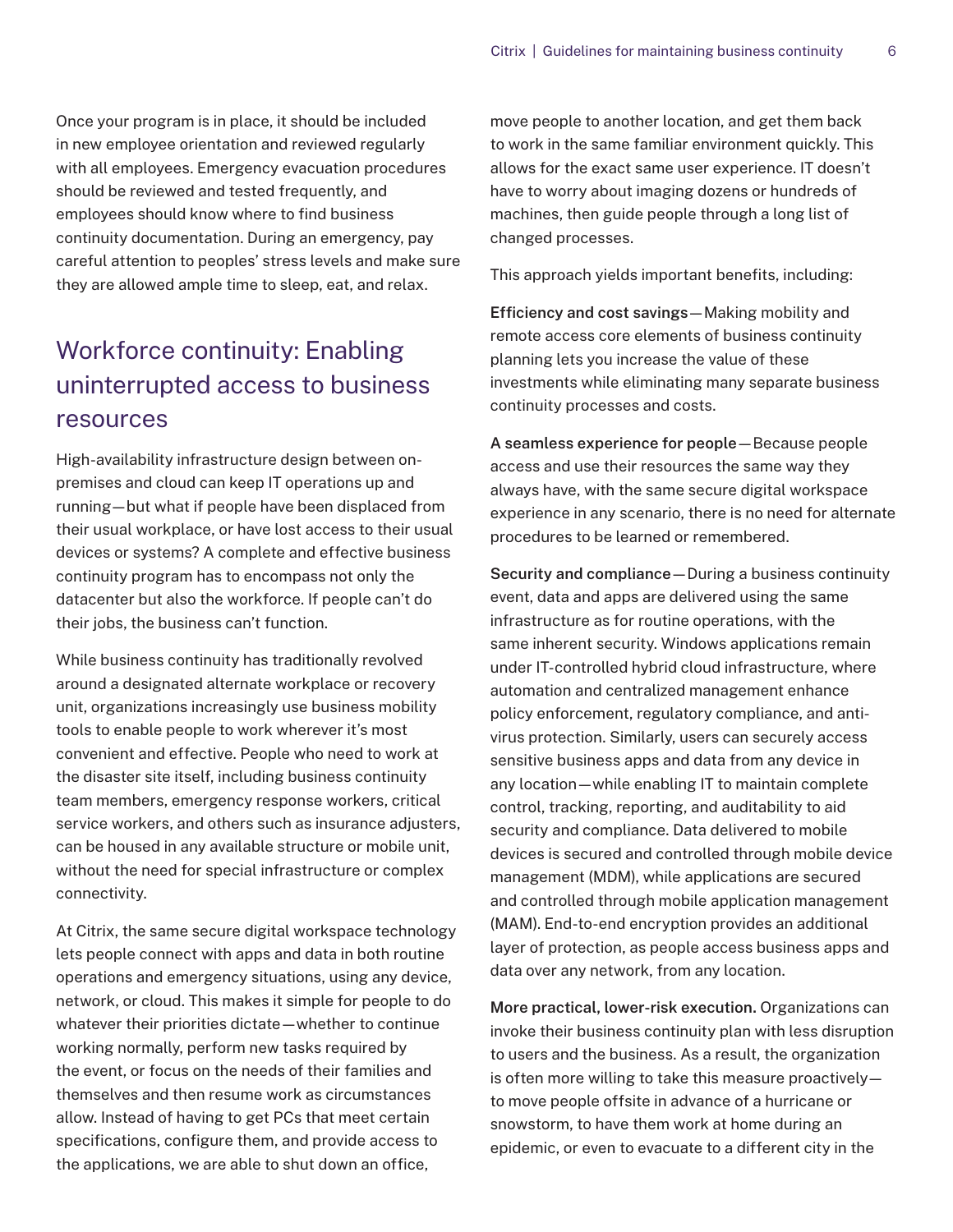case of an especially large-scale impending disruption rather than taking its chances and hoping the disaster will pass without impacting the business. The plan becomes much more effective when it is seen as an acceptable adjustment to circumstances rather than a last resort to be invoked only in the most desperate times, or at the last possible moment.

Headquartered in Ft. Lauderdale, Florida, Citrix has ample firsthand experience with business continuity events. Citrix has relocated individuals to hotel conference rooms, shifted workloads around the world based on closed facilities, and rapidly increased capacity in other areas based on potential disasters. Citrix has done this it many times, especially during the Florida hurricane season. Because of the workforce flexibility enabled by Citrix technologies, services provided both internally (to Citrix team members) and externally (to Citrix customers) have never been affected.

### Ensuring workforce continuity with Citrix technologies

With a secure digital workspace, Citrix helps organizations ensure continuity of operations during business disruptions. Industry-leading Citrix Workspace solutions enable IT to securely deliver all apps— Windows, web, SaaS, and mobile— as well as data and services from any device, over any network or cloud. Citrix supports workforce continuity through comprehensive technologies that simplify security operations and reduce risk in the following key areas.

#### Contextual access

Instead of worrying about special access methods, IT can allow people to access their secure digital

workspace the usual way, over any available connection. Users can connect from company LAN or WAN, consumer broadband, satellite, public hotspot, or mobile—with full security, access control, and compliance monitoring and tracking. Citrix Gateway provides a unified management framework for IT to secure, control, and optimize access to apps and data on any device, using any network or cloud.

People who have lost access to their usual work device can connect to their secure digital workspace, including all their familiar business apps, using any available device. They simply download the Citrix Workspace app onto an old personal device or even a newly purchased device—including Windows and Mac desktops and laptops, iOS, Android and Windows-based mobile products, and Google Chromebooks. Inside Citrix Workspace, users have single-click access to enterprise mobile, web, SaaS, custom, and Windows apps, including integrated file sharing and productivity apps.

#### Application security

Windows app and desktop virtualization powered by Citrix Virtual Apps and Desktops lets IT transform Windows apps and complete desktops into on-demand services delivered securely to digital workspaces on any device, in any location. Because apps and data are managed within the datacenter or cloud, IT maintains centralized data protection, compliance, access control, and user administration just as easily on personally owned, borrowed, or newly purchased devices as on corporate-owned endpoints—within the same unified environment.

Mobile devices can play an especially important role in keeping users connected with the business during a disruption. Citrix Endpoint Management

**"We want to get to a stage where employees understand that everything they need to carry out their work can be accessed through Citrix."**

**– Kyle Edgeworth, Deputy CIO, City of Corona**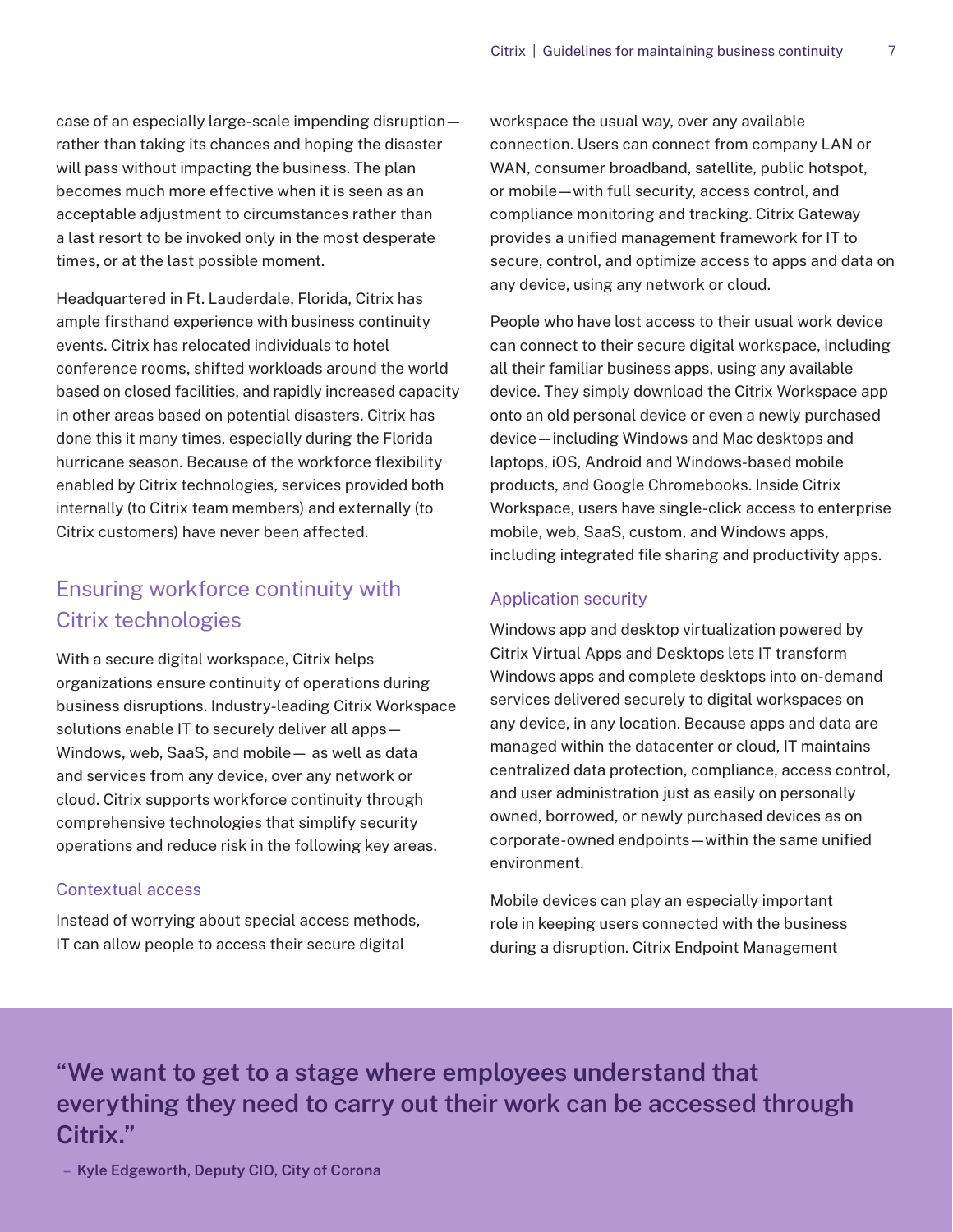enables identity-based provisioning and control of apps, data, and devices, as well as automatic account deprovisioning and selective wipe of any devices that have been used temporarily during a business continuity event. Business apps and data, whether developed by IT or a third party, and included enterprise-grade mobile productivity apps all reside in a container separated from personal apps and data on the device.

#### Data security

Citrix Content Collaboration enables users, teams, and customers to access, sync, and securely share files from anywhere, on any device. IT can easily grant access to existing corporate data repositories without compromising security. Routine document workflows such as approval chains can be automated to keep business processes running smoothly even in unusual circumstances. Flexible storage options, policy-based control, reporting, data encryption, remote wipe, information rights management (IRM) support, and data loss prevention (DLP) integration help keep business content secure when business disruptions occur.

Together, these Citrix technologies help business continuity planners address the two essential considerations for users:

- Can I still access my applications, data, and files, and collaborate effectively with others inside and outside the organization?
- Does everything still work the same way as usual, or do I need to adjust to an unfamiliar device, network access method, and set of tools?

## Datacenter continuity: Maintaining continuous IT operations

Most large organizations already operate in a hybrid cloud model; they have more than one datacenter while also taking advantage of the cloud for scale and redundancy. If one datacenter or cloud comes offline for any reason—planned or unplanned—people should be able to access resources via another datacenter or cloud resource, either active or backup, until the affected datacenter or cloud comes back online. It's important

to make sure that the associated infrastructure can support this response—from rapid, automated failover to load balancing and network capacity.

Organizations that revolve around traditional desktop PCs for primary access to data and resources are often at a disadvantage when it comes to responding to unexpected events. With Citrix Remote PC access, Citrix Virtual Apps and Desktops customers can rapidly enable access to individual machines inside their physical workplace. In an unexpected event, admins can quickly deploy an MSI package to desktop PCs and give users secure access to those devices from anywhere.

#### User continuity

Ideally, your IT department has deployed a solution that offers the same end-user experience regardless of physical location. Citrix Workspace with intelligent features expands the users' ability to be productive from anywhere. Having an intelligent feed of action items on any device keeps individuals moving forward, even in times of unrest.

#### Network security

Citrix ADC and Citrix SD-WAN make datacenter failover seamless for users. If the primary datacenter goes down, Citrix ADC redirects users automatically and transparently to the secondary site while continuing to perform load balancing and global load balancing. Citrix ADC also allows organizations that use a public cloud for backup to manage this outsourced infrastructure the same way they would their own backup datacenter. Citrix SD-WAN lets IT connect and accelerate applications, optimize bandwidth utilization across third-party public cloud and private networks, and gain visibility into application performance to optimize the user experience in any scenario.

#### Automation and recovery

Citrix solutions help IT ensure that datacenter resources remain available. Citrix Hypervisor—the industryleading platform for cost-effective cloud, server, and desktop virtualization—provides tools for managing comprehensive sitewide disaster recovery. This includes live migration to move workloads from one physical